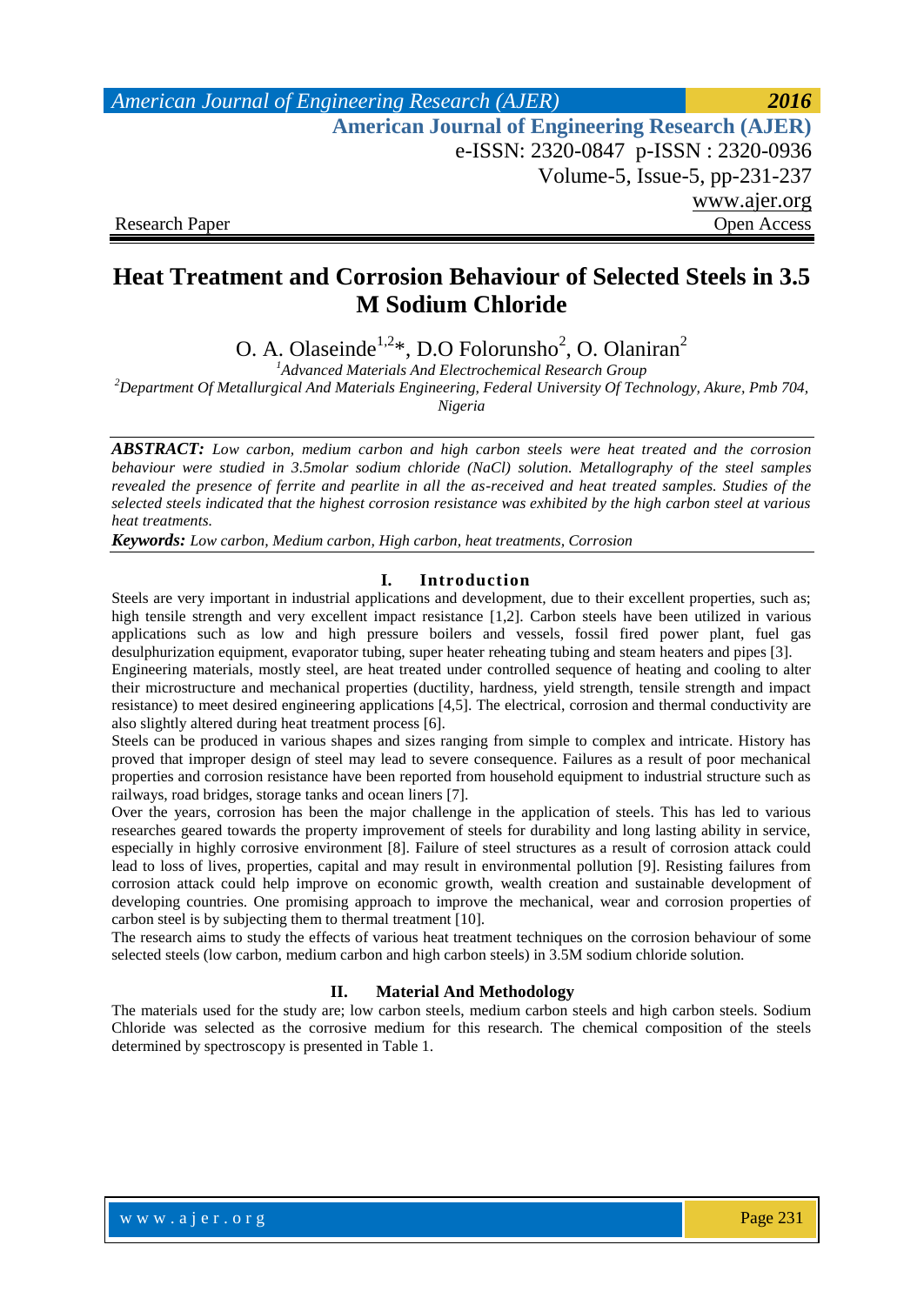*American Journal Of Engineering Research (AJER) 2016*

|     |      | Mn   | Si   |      | S    | Ni   | Сr   |      | Сu   | Mo   |
|-----|------|------|------|------|------|------|------|------|------|------|
| LCS | 0.27 | 0.61 | 0.18 | 0.38 | 0.06 | 0.11 | 0.21 | 0.01 | 0.23 | 0.02 |
| МC  | 0.42 | 0.75 | 0.30 | 0.05 | 0.05 | 0.50 | 0.45 | 0.18 | 0.35 | 1.58 |
| S   |      |      |      |      |      |      |      |      |      |      |
| HС  | 0.80 | 0.90 | 0.37 | 0.07 | 0.04 | 0.55 | 0.50 | 0.23 | 0.40 | 2.08 |
| S   |      |      |      |      |      |      |      |      |      |      |

**Table 1:** Chemical Composition of the Selected Steels. Bal. Fe (wt%)**.**

**LCS =** low carbon steel. **MCS =** medium carbon steel. **HCS =** high carbon steel

#### **Heat Treatment**

The carbon steel samples (low, medium, and high carbon steels) were heated to  $810^{\circ}$ C,  $780^{\circ}$ C and  $730^{\circ}$ C respectively, being the upper critical temperature of the steels, derived by the use of Grange equation [11]. The steel samples were allowed to soak for thirty (30) minutes. The low, medium, and high carbon steels samples were subjected to annealing and normalizing operations respectively.

#### **Microstructural Examination**

A Zeiss Metallurgical Microscope with accessories for image analysis was used for optical microscopic investigation of the carbon steel samples. The specimens for the test were metallographically polished and etched before microscopic examination was performed. The polished samples were etched in dilute aqua regal solution to reveal the phases.

#### **2.4 Corrosion Test**

Weight loss method was used to access corrosion behaviour of the carbon steel samples. Mass loss and corrosion rates were determined and used to analyze the rate of corrosion penetration. Following standard procedures, the corrosion test was performed by immersion of the test specimens in stagnant 3.5M NaCl solutions at room temperature. Prior to immersion, the test steel samples were dried and then mechanically polished using progressively finer abrasive paper (220 down to 600 grit), de-greased with acetone, washed in distilled running water and dried in air. After weighing, the samples were vertically exposed in the test solution. At interval of two days of exposure the samples were withdrawn from the test solution and rinsed with distilled water. Corrosion products were removed from the samples by chemical cleaning in accordance with ASTM G31 standard recommended practice [12]. The samples were then reweighed to determine their mass loss ( $g/cm<sup>2</sup>$ ) and the corrosion rate (mm/y) during exposure to NaCl solution. The test was monitored for a period of 60 days.

#### **Microstructure**

#### **III. Results and Tables**

The microstructure of the as cast, normalised and annealed low carbon steel is presented in figure 1a-c. It is observed that the microstructure of the as cast low carbon steel (Figure 1a) showed a combination of ferrite (white) and pearlite (black), While in the optical micrograph of normalized low carbon steel, the ferrite (light) structure as shown in Figure 1b became more obvious than the pearlite (dark) structure. The pearlite particle is finer compared to that of the as-received and some undissolved spots can be seen, which may be impurities/inclusions such as oxides and sulphides. As a result of considerable slow cooling in a full annealing process, Figure 1c is the micrograph of annealed steel sample. It shows coarse particles of pearlite and ferrite as compared to the as-received.



**Figure 1:** Optical micrograph of low carbon steel (a) as cast (b) normalized(c) annealed (X100).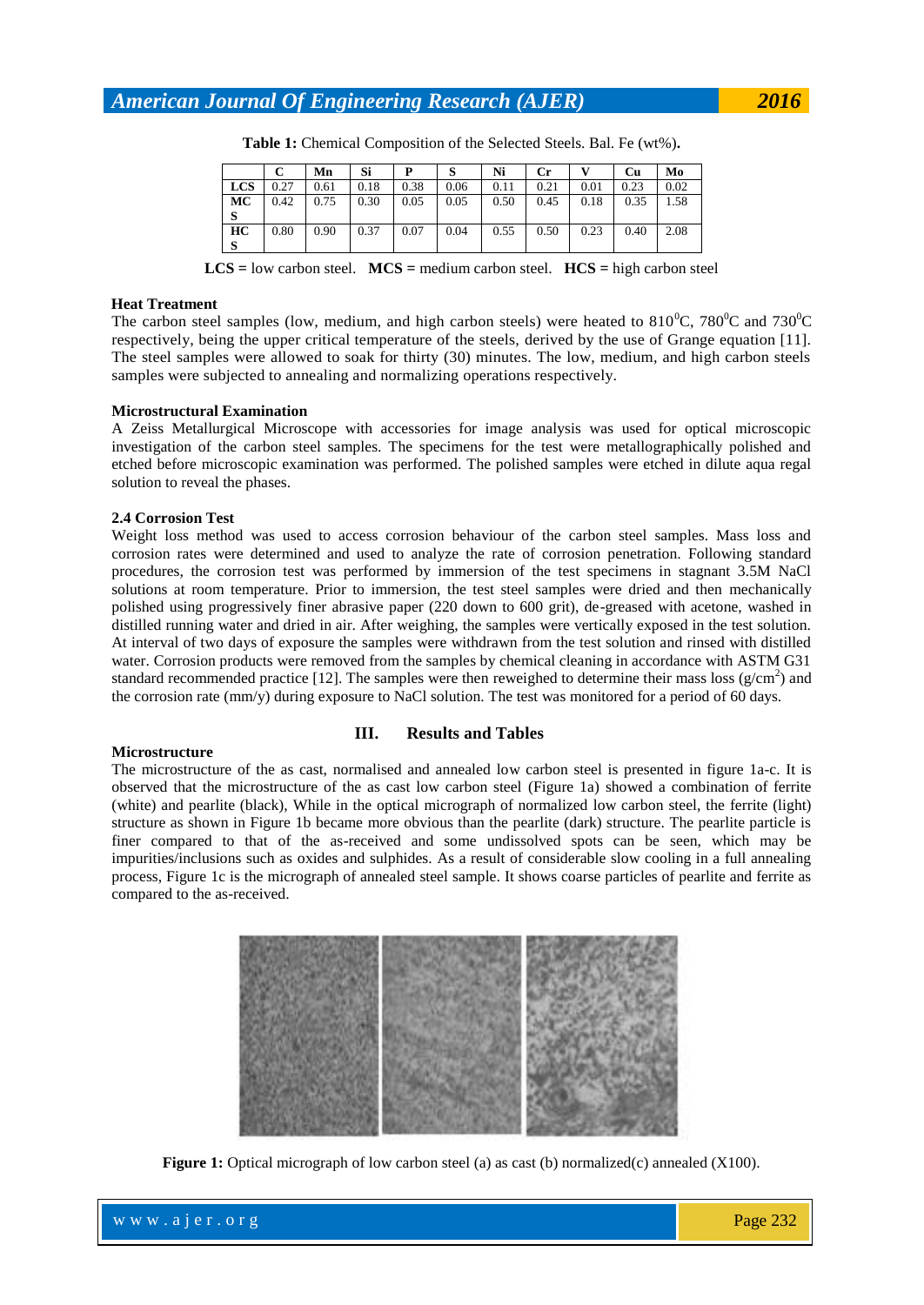# *American Journal Of Engineering Research (AJER) 2016*

**Figure 2a:** is the micrograph of as-received, normalized and annealed medium steel sample. It consist of the ferrite (light) and pearlite (dark) microstucture. Spherical in shape porosity is also shown in the microstructure of the sample. The normalized steel sample as depicted by Figure 2b micrograph shows the ferrite with pearlite microstructure, which is finer than that of the as-received. It is observed in the furnace-cooled/annealed steel sample micrograph (Figure 2c) that the particles of the pearlite and the ferrite matrix becomes coarser compared to that of the normalized steel sample after cooling in the furnace which makes the steel to be soft and ductile with little or no internal stress.



**Figure 2:** Optical micrograph of medium carbon steel (a) as cast (b) normalized(c) annealed (X100).

Figure 3a is the micrograph of as-received high carbon steel sample, which shows coarse structure of pearlite (dark) in the ferrite (light) matrix. The diagonal-like boundaries observed in the as cast high carbon steel may be as a result of effect of rolling because the sample is a plate. The diagonal-like boundaries were observed to reduced in the normalized steel sample (Figure 3b), pearlite particles are finer compared to that of the asreceived. Normalizing process improves the strength of the steel. The porosities can still be seen in the microstrure of the sample. Figure 3c shows the annealed high carbon steel, it is observed that the pearlite appears to be coarser compared to that of the normalized sample.



**Figure 3:** Optical micrograph of high carbon steel (a) as cast (b) normalized(c) annealed (X100).

#### **Corrosion**

Figure 3.1-3.3 presents the corrosion rate, weight loss and electrode potential plots for the as-received low carbon, medium carbon and high carbon steel samples, immersed in 3.5M NaCl solution. The high carbon steel has the least corrosion rate of the three test samples. For all the three samples, corrosion rate increased at the earlier stage of immersion, but most intense corrosion rate was observed in the medium carbon steel as its corrosion rate gradually decreases uniformly as shown in Figure 3.1. It is observed that weight loss in figure 3.2 is predominant for the medium carbon steel in comparison with the other carbon steels. The electrode potential of the 3 samples (Figure 3.3) is observed to increase at earlier stage of immersion. After the  $3^{rd}$  day, the electrode potential of all the 3 samples decreased. Between the  $10<sup>th</sup>$  and the 36<sup>th</sup> day, there was a consistent rise and fall in the electrode potentials of the high carbon steel. On the  $36<sup>th</sup>$  day, electrode potential of the 3 samples increased and immediately a decrease is observed after an increase on the 38<sup>th</sup> day. The decrease on the 38<sup>th</sup> day for the low carbon steel is very much and immediately increased sharply. The three samples began to decrease on the 43<sup>rd</sup> day without any sign on increasing until the end of the immersion.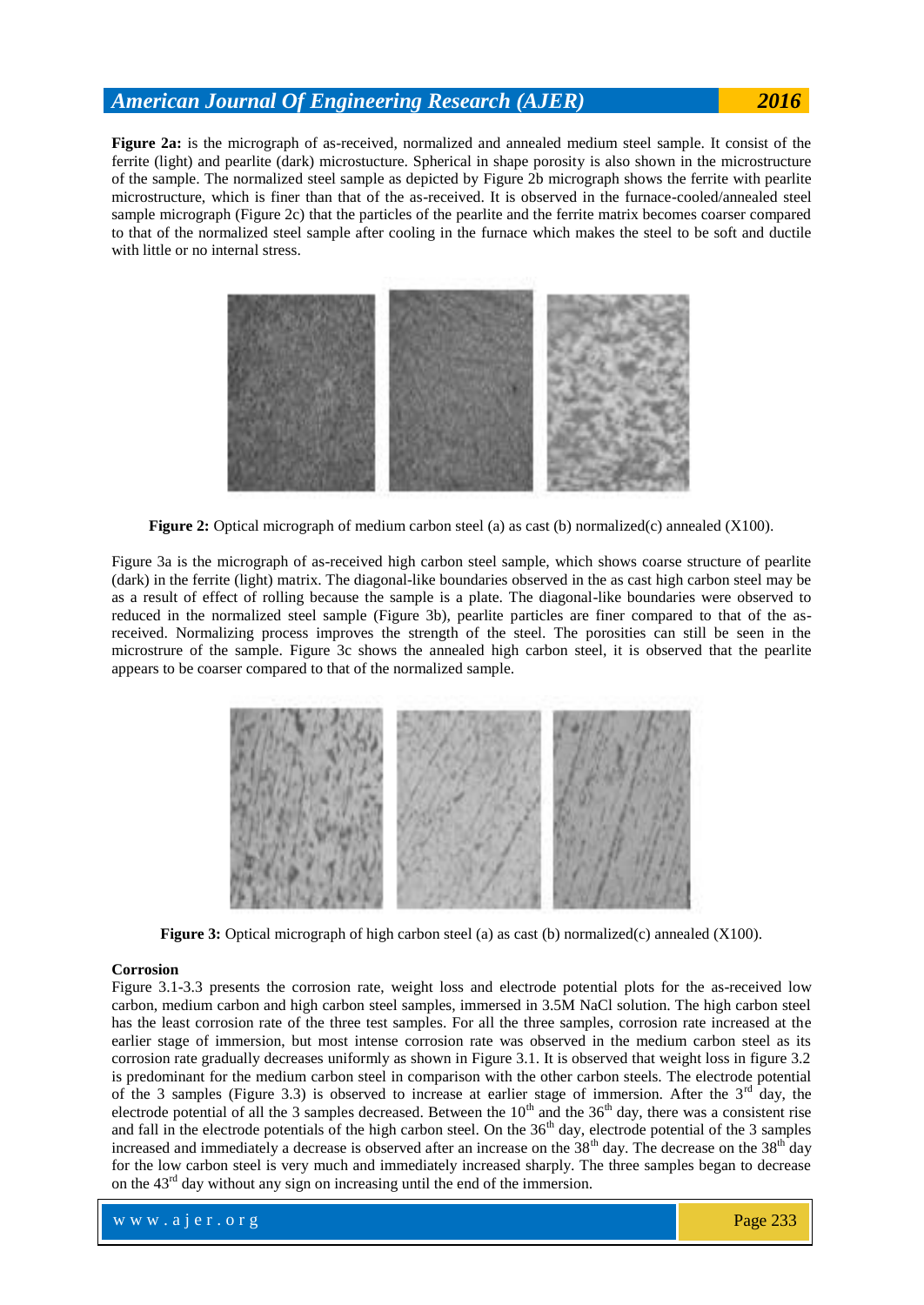

**Figure 3.1:** Variation of corrosion rate with exposure time of as-received low carbon, medium carbon and high carbon steels in 3.5 molar NaCl Solution.



**Figure 3.2:** Variation of weight loss with exposure time of as-received low carbon, medium carbon and high carbon steels in 3.5 molar NaCl Solution.



**Figure 3.3:** Variation of electrode potential with exposure time of as-received low carbon, medium carbon and high carbon steels in 3.5 molar NaCl Solution.

The plots of the corrosion rate, weight loss and electrode potential for the normalised low carbon, medium carbon and high carbon steel samples immersed in 3.5M NaCl solution are shown by Figure 3.4 – 3.6. At earlier stage of immersion, the corrosion rate of the samples as shown in Figure 3.4 increased sharply and immediately decreased before it began to increase again, except for the medium carbon steel which continued to increase until the 10<sup>th</sup> day. The high carbon steel is observed to increase in its corrosion rate and started to decrease uniformly on the  $15<sup>th</sup>$  day until the end of immersion test, in contrast to the low and medium carbon steel samples that decreased on the  $10<sup>th</sup>$  day and were seen in figure 3.4 to increase on the  $27<sup>th</sup>$  day until the end of the immersion test.

The high carbon steel sample in Figure 3.5 shows the least weight loss in comparison with the medium carbon steel sample that is least at the earlier stage of immersion and increased uniformly on the  $13<sup>th</sup>$  day until the end of the immersion test. In Figure 3.6, the earlier stage of immersion of the three steel samples shows increase in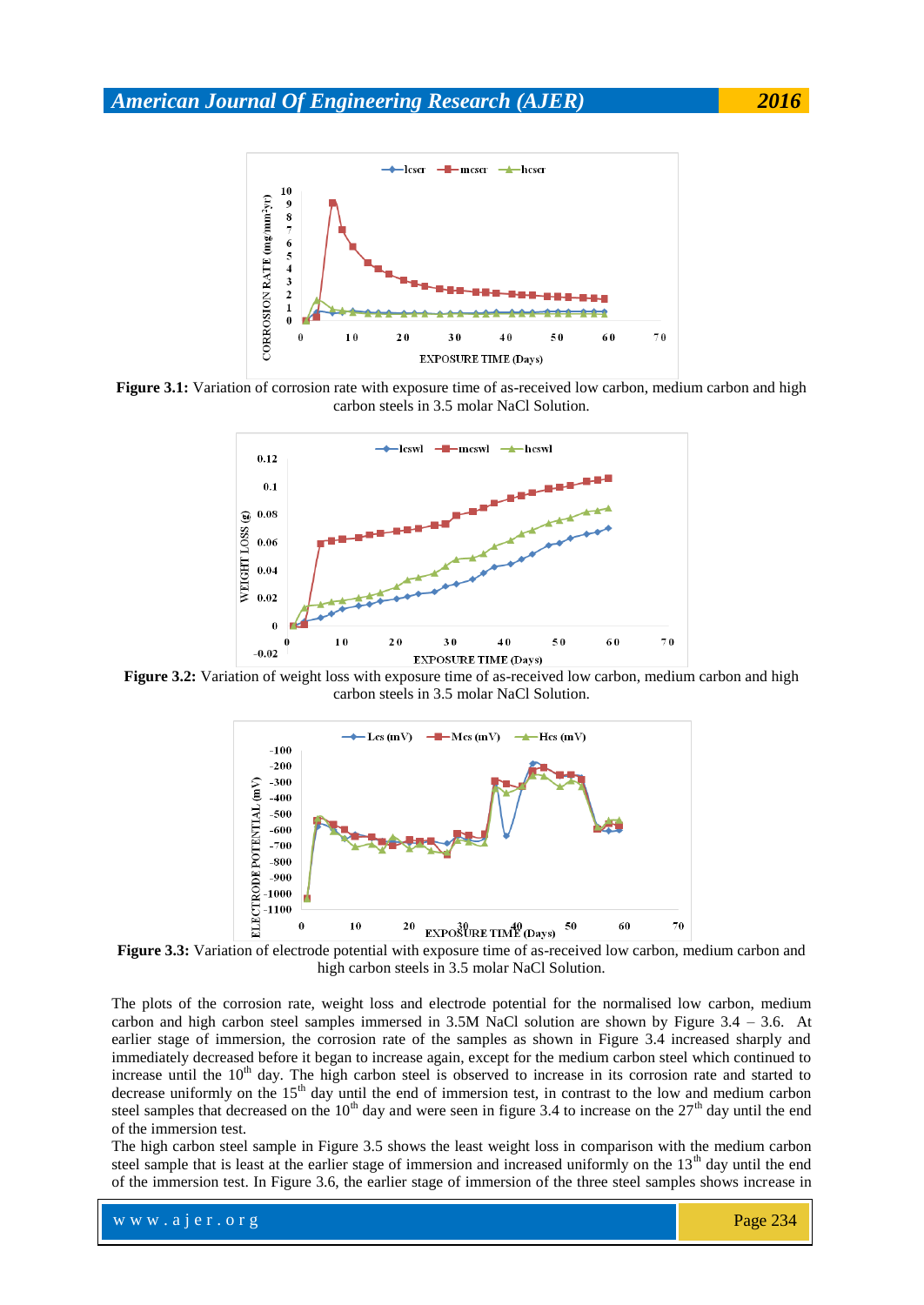electrode potential and decreased on  $3<sup>rd</sup>$  day until the  $34<sup>th</sup>$  day where all the three steel samples also increased in their electrode potential. Between the  $3<sup>rd</sup>$  and  $52<sup>nd</sup>$  day, the high carbon steel electrode potential is observed to increase before decreasing sharply until the end of the immersion test.



**Figure 3.4:** Variation of corrosion rate with exposure time of normalised low carbon, medium carbon and high carbon steels in 3.5 molar NaCl Solution.



**Figure 3.5:** Weight loss with exposure time of normalised low carbon, medium carbon and high carbon steels in 3.5 molar NaCl Solution.



Figure 3.6: Electrode potential with exposure time of normalised low carbon, medium carbon and high carbon steels in 3.5 molar NaCl Solution.

Figure 3.7-3.9 shows the corrosion rate, weight loss and electrode potential plots for the annealed low carbon, medium carbon and high carbon steel samples, immersed in 3.5M NaCl solution. The earlier stage of immersion shows increase in the corrosion rate of the three steel samples. Between the  $3<sup>rd</sup>$  and  $24<sup>th</sup>$  day, Figure 3.7 shows an increase in the corrosion rate of the high carbon steel, although it is lowest compared to that of the low and medium carbon steels with higher corrosion rates which decreased for the medium carbon steel until the  $34<sup>th</sup>$ day. But the low carbon steel experienced a rise and fall in its corrosion rate between the  $3<sup>rd</sup>$  and  $10<sup>th</sup>$  day and it decreased thereafter until the end of the immersion test. The high carbon steel shows the least corrosion rate.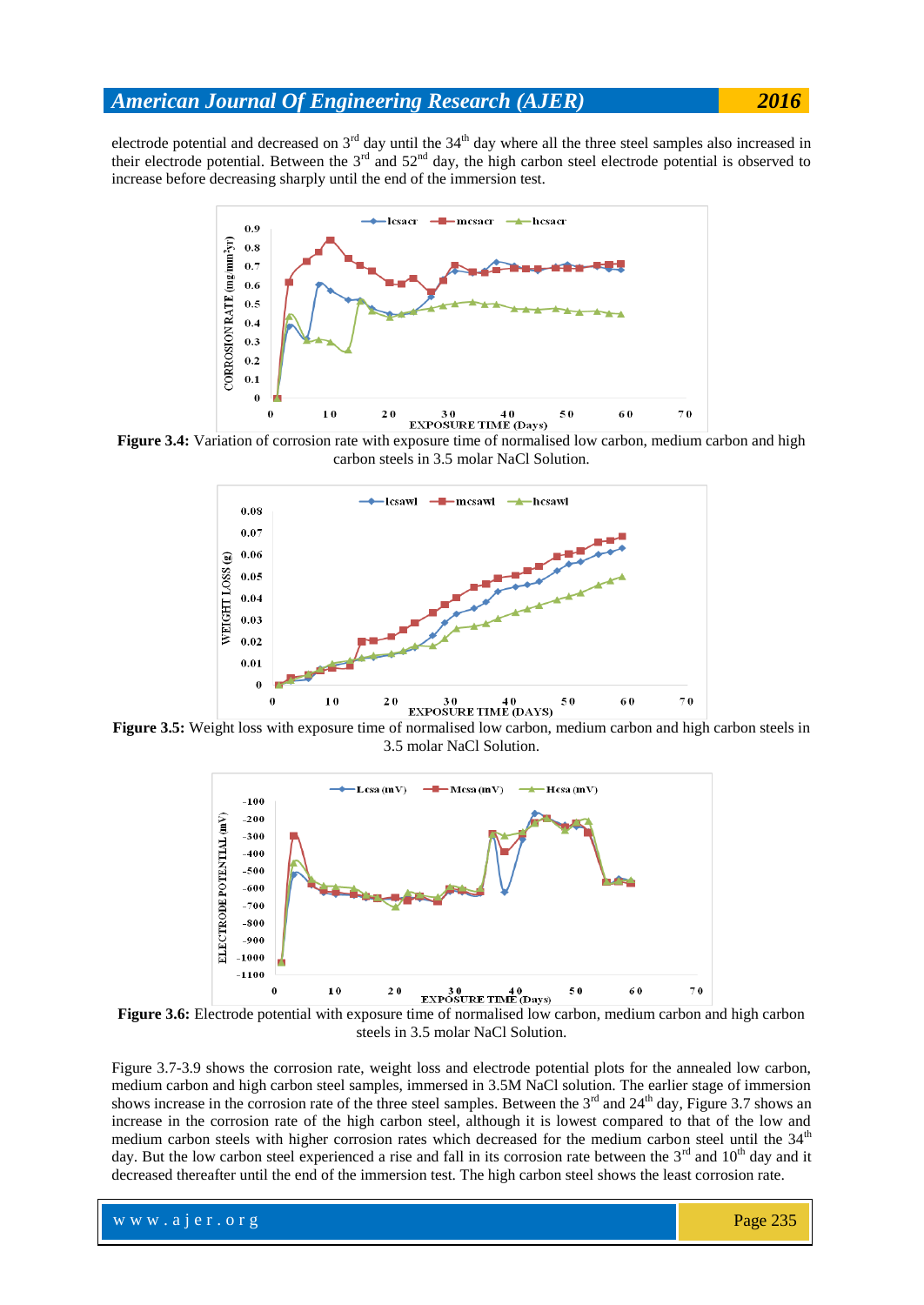

**Figure 3.7:** Corrosion rate with exposure time of furnace-cooled low carbon, medium carbon and high carbon steels in 3.5 molar NaCl Solution.

In Figure 3.8, medium carbon steel exhibits a uniform weight loss until the end of the immersion test, unlike the high carbon and low carbon steels that show decrease in their weight loss on the 24<sup>th</sup> and 52<sup>nd</sup> days respectively. The three steel samples show increase and decrease in their electrode potential as shown in figure 3.9. Between the  $3<sup>rd</sup>$  and  $50<sup>th</sup>$  days where decrease is observed, until the end of the immersion test.



**Figure 3.8:** Weight loss with exposure time of furnace-cooled low carbon, medium carbon and high carbon steels in 3.5 molar NaCl Solution.



Figure 3.9: Electrode potential with exposure time of furnace-cooled low carbon, medium carbon and high carbon steels in 3.5 molar NaCl Solution.

Total words should not be more than 500 words (Times New Roman, 10).